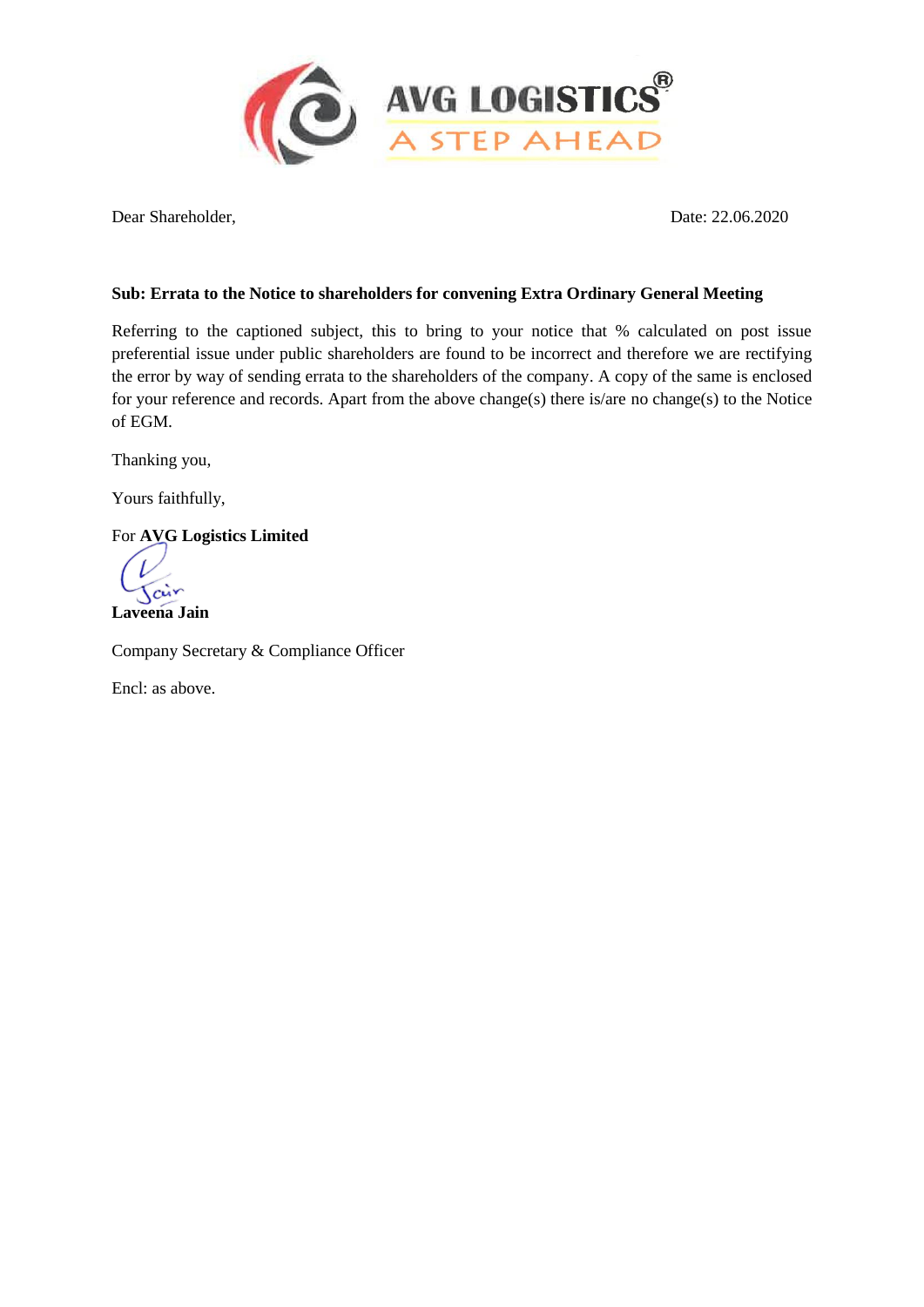

### **ERRATA TO THE NOTICE OF EXTRA-ORDINARY GENERAL MEETING (EGM) DATED JUNE 19, 2020 OF AVG LOGISTICS LTD TO BE HELD ON JULY 15, 2020.**

In the Explanatory Statement Point No. K) Shareholding Pattern of the Company before and after the preferential issue of Equity Shares:

### **For the below table-**

|                | Category                                                          | Pre                 | <b>Preferential</b> | Fresh No. of     | Post                | <b>Preferential</b> |
|----------------|-------------------------------------------------------------------|---------------------|---------------------|------------------|---------------------|---------------------|
|                |                                                                   | <b>Shareholding</b> | Pattern             | <b>Equity</b>    | <b>Shareholding</b> | <b>Pattern</b>      |
|                |                                                                   | as on June 12, 2020 |                     | Shares to be     | (Proposed)          |                     |
|                |                                                                   | No.<br>of           | $\frac{0}{0}$       | allotted         | No.<br>of           | $\frac{0}{0}$       |
|                |                                                                   | <b>Equity</b>       |                     |                  | <b>Equity</b>       |                     |
|                |                                                                   | <b>Shares</b>       |                     |                  | <b>Shares</b>       |                     |
| A              | Promoter<br>and<br>Promoter                                       |                     |                     |                  |                     |                     |
|                | Group                                                             |                     |                     |                  |                     |                     |
| $\mathbf{1}$   | Indian                                                            |                     |                     |                  |                     |                     |
| a              | Individuals/Hindu undivided                                       | 72,08,000           | 69.99%              | $\mathbf{0}$     | 72,08,000           | 61.21%              |
|                | Family                                                            |                     |                     |                  |                     |                     |
| $\mathbf c$    | <b>Financial Institutions/Banks</b>                               | $\boldsymbol{0}$    | 0.00%               | $\boldsymbol{0}$ | $\mathbf{0}$        | 0.00%               |
| $\rm d$        | Any Other (specify)                                               | $\overline{0}$      | 0.00%               | $\boldsymbol{0}$ | $\Omega$            | $0.00\%$            |
|                | Sub-Total $(A)(1)$                                                | 72,08,000           | 69.99%              | $\boldsymbol{0}$ | 72,08,000           | 61.21%              |
| $\overline{2}$ | Foreign                                                           | $\Omega$            | 0.00%               | $\overline{0}$   | $\Omega$            | 0.00%               |
|                | Individuals (Non-Resident                                         |                     |                     |                  |                     |                     |
| a              | Individuals/Foreign                                               | $\overline{0}$      | 0.00%               | $\mathbf{0}$     | $\Omega$            | 0.00%               |
|                | Individuals)                                                      |                     |                     |                  |                     |                     |
| b              | Government                                                        | $\boldsymbol{0}$    | 0.00%               | $\boldsymbol{0}$ | $\overline{0}$      | 0.00%               |
| $\mathbf c$    | Institutions                                                      | $\boldsymbol{0}$    | 0.00%               | $\mathbf{0}$     | $\overline{0}$      | 0.00%               |
| $\rm d$        | Foreign Portfolio Investor                                        | $\boldsymbol{0}$    | 0.00%               | $\mathbf{0}$     | $\boldsymbol{0}$    | 0.00%               |
| e              | Any Other (specify)                                               | $\boldsymbol{0}$    | 0.00%               | $\mathbf{0}$     | $\boldsymbol{0}$    | 0.00%               |
|                | Sub-Total $(A)(2)$                                                | $\overline{0}$      | 0.00%               | $\boldsymbol{0}$ | $\Omega$            | 0.00%               |
|                | <b>Total Shareholding of</b>                                      |                     |                     |                  |                     |                     |
|                | <b>Promoter and Promoter</b>                                      | 72,08,000           | 69.99%              | $\bf{0}$         | 72,08,000           | 61.21%              |
|                | Group $(A)=(A)(1)+(A)(2)$                                         |                     |                     |                  |                     |                     |
|                | <b>Public Shareholder</b>                                         |                     |                     |                  |                     |                     |
| 1              | Institutions                                                      |                     |                     |                  |                     |                     |
| a              | Mutual Funds/                                                     | $\boldsymbol{0}$    | 0.00%               | $\mathbf{0}$     | $\mathbf{0}$        | 0.00%               |
| $\mathbf b$    | <b>Venture Capital Funds</b>                                      | $\Omega$            | 0.00%               | $\Omega$         | $\Omega$            | 0.00%               |
| $\mathbf c$    | <b>Alternate Investment Funds</b>                                 | 18,03,600           | 17.51%              | 10,22,727        | 28, 26, 327         | 24.00%              |
|                | Sixth Sense India                                                 | 18,03,600           | 17.51%              | 10,22,727        | 28, 26, 327         | 24.00%              |
|                | Opportunities II                                                  |                     |                     |                  |                     |                     |
| d              | Foreign Venture Capital                                           | $\theta$            | 0.00%               | $\mathbf{0}$     | $\Omega$            | 0.00%               |
|                | Investors                                                         |                     |                     |                  |                     |                     |
| e              | Foreign Portfolio Investors                                       | 70,800              | 0.69%               | $\theta$         | 70,800              | 0.60%               |
| $\mathbf f$    | Financial Institutions/ Banks                                     | 0                   | 0.00%<br>$0.00\%$   | $\boldsymbol{0}$ | 0                   | 0.00%               |
| $\mathfrak g$  | <b>Insurance Companies</b>                                        | $\overline{0}$      |                     | $\overline{0}$   | $\overline{0}$      | 0.00%               |
| $\mathbf h$    | Provident Funds/ Pension<br>Funds                                 | $\boldsymbol{0}$    | 0.00%               | $\boldsymbol{0}$ | $\overline{0}$      | 0.00%               |
| $\rm i$        | Any Other (specify)                                               | $\boldsymbol{0}$    | $0.00\%$            | $\overline{0}$   | $\overline{0}$      | 0.00%               |
|                | Sub-Total $(B)(1)$                                                | 18,74,400           | 18.20%              | 10,22,727        | 28,97,127           | 24.60%              |
| $\overline{c}$ | Central Government/ State<br>Government(s)/ President of<br>India | $\boldsymbol{0}$    | $0.00\%$            | $\boldsymbol{0}$ | $\boldsymbol{0}$    | $0.00\%$            |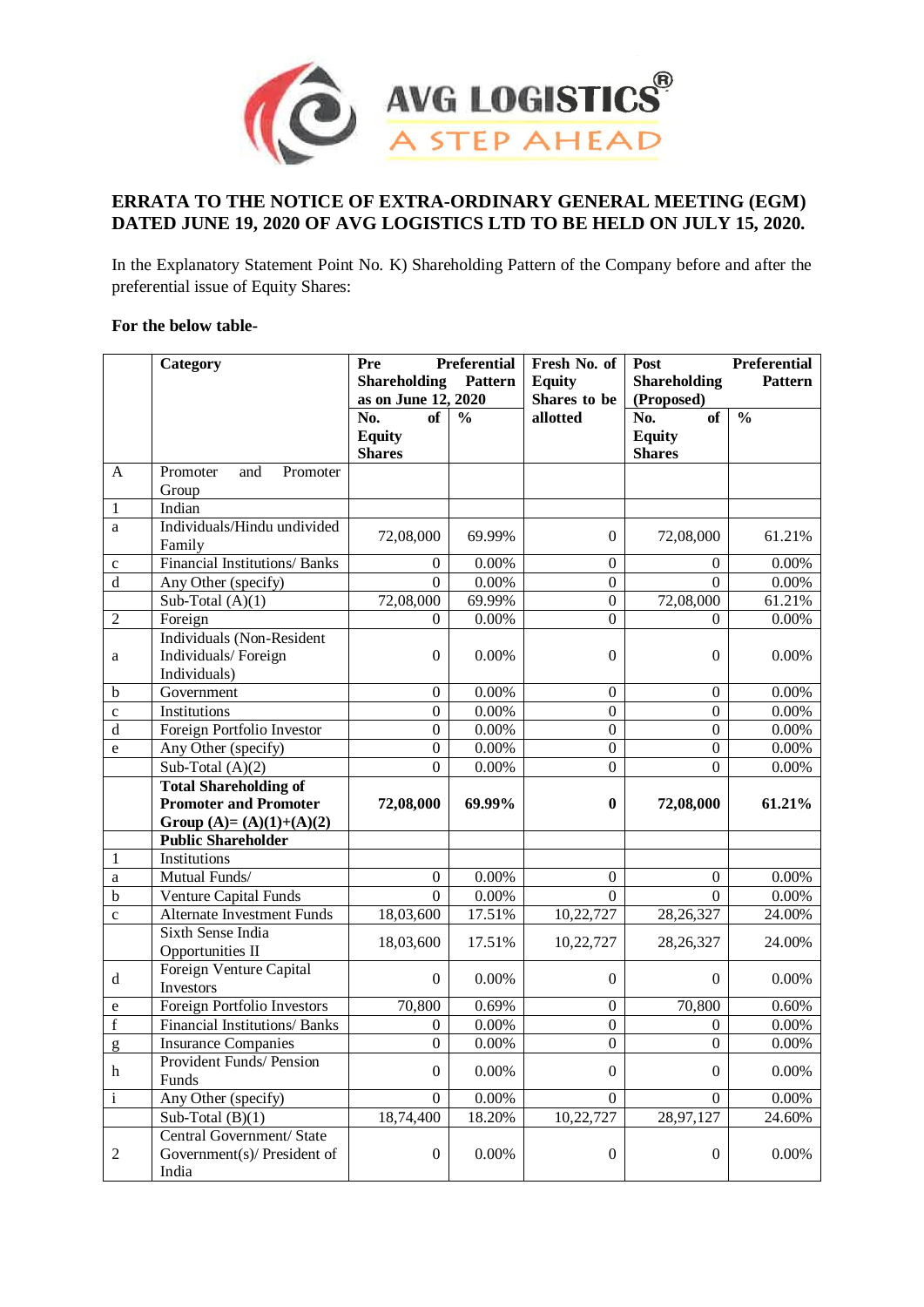

# AVG LOGISTICS<sup>®</sup>

|                | Sub-Total (B)(2)                 | $\Omega$         | 0.00%   | $\Omega$         | $\Omega$       | 0.00%   |
|----------------|----------------------------------|------------------|---------|------------------|----------------|---------|
| $\overline{3}$ | Non-institutions                 |                  | 0.00%   | $\overline{0}$   | $\Omega$       | 0.00%   |
| $\mathbf{a}$   | Individuals -                    | 9,45,600         | 9.18%   | 2,84,090         | 12,29,690      | 10.44%  |
|                | Individual shareholders          |                  |         |                  |                |         |
| $\mathbf{i}$   | holding nominal share            | 5,26,800         | 5.12%   | $\theta$         | 5,26,800       | 4.47%   |
|                | capital up to Rs. 2 lakhs.       |                  |         |                  |                |         |
|                | Individual shareholders          |                  |         |                  |                |         |
| $\rm ii$       | holding nominal share            | 4,18,800         | 4.07%   | 2,84,090         | 7,02,890       | 5.97%   |
|                | capital in excess of Rs. 2       |                  |         |                  |                |         |
|                | lakhs.                           |                  |         |                  |                |         |
|                | <b>Bhupinder Singh</b>           | $\boldsymbol{0}$ | 0.00%   | 1,13,636         | 1,13,636       | 0.97%   |
|                | Ved Prakash Sonthalia            | $\overline{0}$   | 0.00%   | 1,70,454         | 1,70,454       | 1.45%   |
| $\mathbf b$    | NBFCs registered with RBI        | $\boldsymbol{0}$ | 0.00%   | $\mathbf{0}$     | $\overline{0}$ | 0.00%   |
| $\mathbf{c}$   | <b>Employee Trusts</b>           | $\boldsymbol{0}$ | 0.00%   | $\boldsymbol{0}$ | $\Omega$       | 0.00%   |
|                | Overseas Depositories            |                  |         |                  |                |         |
| d              | (holding DRs) (balancing         | $\Omega$         | 0.00%   | $\theta$         | $\Omega$       | 0.00%   |
|                | figure)                          |                  |         |                  |                |         |
| e              | Any Other (specify)              | 2,70,000         | 2.62%   | 1,70,454         | 4,40,454       | 4.28%   |
|                | Hindu Undivided Family           | 92,400           | 0.90%   | $\Omega$         | 92,400         | 0.90%   |
|                | Non Resident Indians (Non        | 6,000            | 0.06%   | $\Omega$         | 6,000          | 0.06%   |
|                | Repat)                           |                  |         |                  |                |         |
|                | Non Resident Indians             | 31,200           | 0.30%   | $\overline{0}$   | 31,200         | 0.30%   |
|                | (Repat)                          |                  |         |                  |                |         |
|                | <b>Clearing Member</b>           | 2,400            | 0.02%   | $\overline{0}$   | 2,400          | 0.02%   |
|                | <b>Bodies</b> - Corporate        | 1,38,000         | 1.34%   | 1,70,454         | 3,08,454       | 3.00%   |
|                | Swarnim Vyapaar LLP              | 10,800           | 0.10%   | 1,70,454         | 1,81,254       | 1.76%   |
|                | Sub-Total $(B)(3)$               | 12,15,600        | 11.80%  | 4,54,544         | 16,70,144      | 14.18%  |
|                | <b>Total Public Shareholding</b> |                  |         |                  |                |         |
|                | $(B)=(B)(1)+(B)(2)+(B)(3)$       | 30,90,000        | 30.01%  | 14,77,271        | 45,67,271      | 38.79%  |
|                | Total shareholding $(A+B)$       | 1,02,98,000      | 100.00% | 14,77,271        | 1,17,75,271    | 100.00% |

### **Instead please read the below table-**

|              | Category                                | Pre<br><b>Preferential</b><br><b>Shareholding Pattern</b><br>as on June 12, 2020 |               | Fresh No.<br>of<br><b>Equity</b><br><b>Shares</b><br>to to | <b>Preferential</b><br>Post<br><b>Shareholding</b><br><b>Pattern</b><br>(Proposed) |               |
|--------------|-----------------------------------------|----------------------------------------------------------------------------------|---------------|------------------------------------------------------------|------------------------------------------------------------------------------------|---------------|
|              |                                         | <b>of</b><br>No.<br><b>Equity</b><br><b>Shares</b>                               | $\frac{0}{0}$ | be allotted                                                | <b>of</b><br>No.<br><b>Equity</b><br><b>Shares</b>                                 | $\frac{0}{0}$ |
| $\mathbf{A}$ | and Promoter<br>Promoter<br>Group       |                                                                                  |               |                                                            |                                                                                    |               |
| $\mathbf{1}$ | Indian                                  |                                                                                  |               |                                                            |                                                                                    |               |
| a            | Individuals/Hindu<br>undivided Family   | 72,08,000                                                                        | 69.99%        | $\Omega$                                                   | 72,08,000                                                                          | 61.21%        |
| $\mathbf c$  | Financial Institutions/<br><b>Banks</b> | $\theta$                                                                         | $0.00\%$      | $\Omega$                                                   | $\Omega$                                                                           | 0.00%         |
| d            | Any Other (specify)                     | $\Omega$                                                                         | 0.00%         | $\Omega$                                                   | $\Omega$                                                                           | 0.00%         |
|              | Sub-Total $(A)(1)$                      | 72,08,000                                                                        | 69.99%        | $\Omega$                                                   | 72,08,000                                                                          | 61.21%        |
| 2            | Foreign                                 | 0                                                                                | $0.00\%$      | $\Omega$                                                   | $\Omega$                                                                           | $0.00\%$      |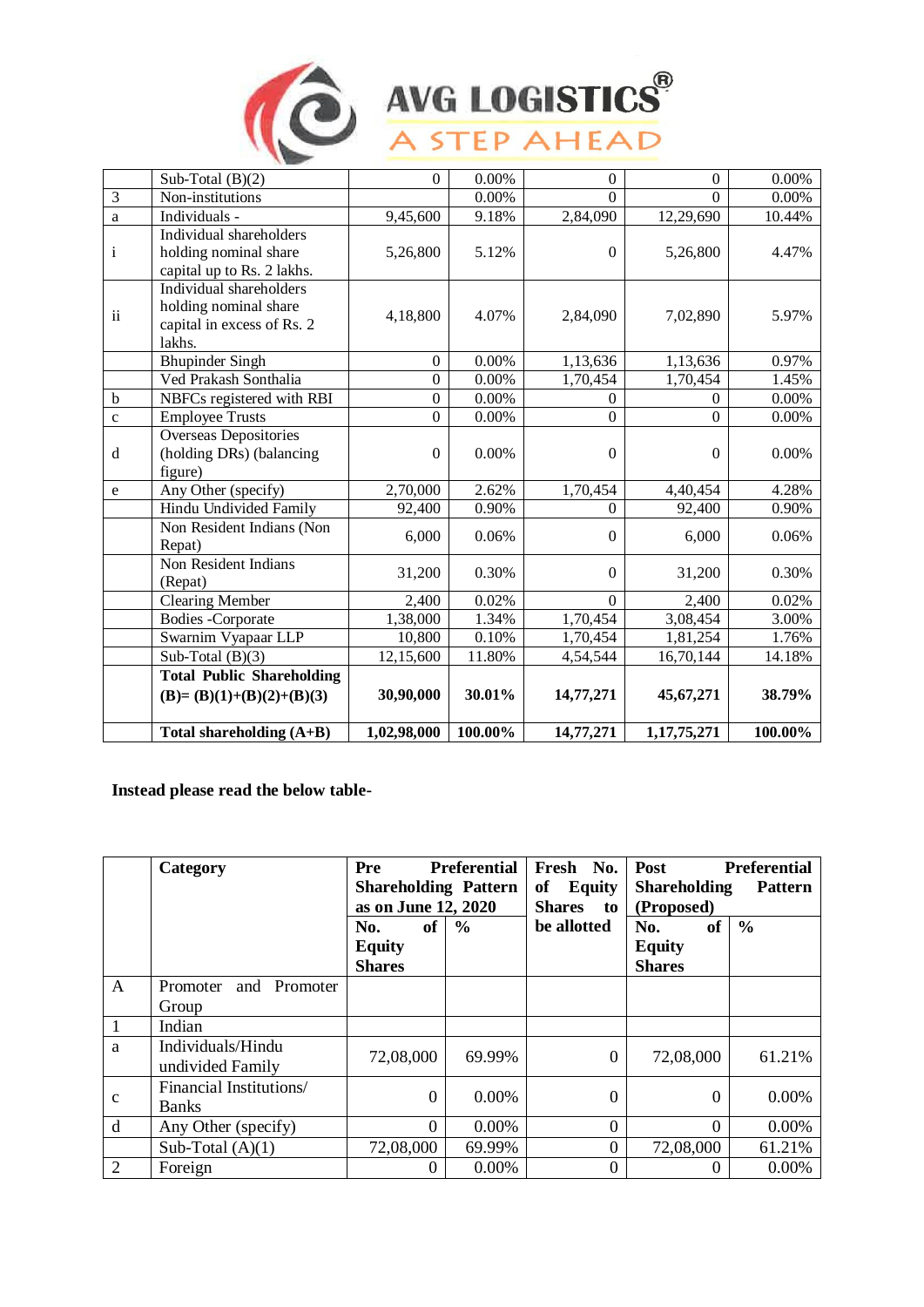

### AVG LOGISTICS<sup>®</sup>

|                | Individuals (Non-            |                  |          |                  |                  |          |
|----------------|------------------------------|------------------|----------|------------------|------------------|----------|
| a              | Resident Individuals/        | $\mathbf{0}$     | 0.00%    | $\boldsymbol{0}$ | $\boldsymbol{0}$ | 0.00%    |
|                | Foreign Individuals)         |                  |          |                  |                  |          |
| $\mathbf b$    | Government                   | $\boldsymbol{0}$ | 0.00%    | $\boldsymbol{0}$ | $\boldsymbol{0}$ | 0.00%    |
| $\mathbf c$    | Institutions                 | $\boldsymbol{0}$ | 0.00%    | $\boldsymbol{0}$ | $\boldsymbol{0}$ | 0.00%    |
| $\mathbf d$    | Foreign Portfolio Investor   | $\boldsymbol{0}$ | 0.00%    | $\overline{0}$   | $\boldsymbol{0}$ | 0.00%    |
| $\mathbf e$    | Any Other (specify)          | $\boldsymbol{0}$ | 0.00%    | $\overline{0}$   | $\boldsymbol{0}$ | 0.00%    |
|                | Sub-Total $(A)(2)$           | $\boldsymbol{0}$ | 0.00%    | $\boldsymbol{0}$ | $\boldsymbol{0}$ | 0.00%    |
|                | <b>Total Shareholding of</b> |                  |          |                  |                  |          |
|                | <b>Promoter and Promoter</b> |                  |          |                  |                  |          |
|                | Group $(A)=$                 | 72,08,000        | 69.99%   | $\boldsymbol{0}$ | 72,08,000        | 61.21%   |
|                | $(A)(1)+(A)(2)$              |                  |          |                  |                  |          |
|                | <b>Public Shareholder</b>    |                  |          |                  |                  |          |
| $\mathbf{1}$   | Institutions                 |                  |          |                  |                  |          |
| $\rm{a}$       | Mutual Funds/                | $\boldsymbol{0}$ | 0.00%    | $\boldsymbol{0}$ | $\boldsymbol{0}$ | 0.00%    |
| $\mathbf b$    | <b>Venture Capital Funds</b> | $\theta$         | 0.00%    | $\theta$         | $\theta$         | 0.00%    |
|                | <b>Alternate Investment</b>  |                  | 17.51%   |                  |                  |          |
| $\mathbf c$    | Funds                        | 18,03,600        |          | 10,22,727        | 28, 26, 327      | 24.00%   |
|                | Sixth Sense India            | 18,03,600        | 17.51%   | 10,22,727        | 28, 26, 327      | 24.00%   |
|                | <b>Opportunities II</b>      |                  |          |                  |                  |          |
| $\mathbf d$    | Foreign Venture Capital      | $\overline{0}$   | 0.00%    | $\overline{0}$   | $\boldsymbol{0}$ | 0.00%    |
|                | Investors                    |                  |          |                  |                  |          |
| $\mathbf e$    | Foreign Portfolio            | 70,800           | 0.69%    | $\boldsymbol{0}$ | 70,800           | 0.60%    |
|                | Investors                    |                  |          |                  |                  |          |
| $\mathbf f$    | Financial Institutions/      | $\boldsymbol{0}$ | 0.00%    | $\boldsymbol{0}$ | $\boldsymbol{0}$ | 0.00%    |
|                | <b>Banks</b>                 |                  |          |                  |                  |          |
| g              | <b>Insurance Companies</b>   | $\boldsymbol{0}$ | 0.00%    | $\overline{0}$   | $\boldsymbol{0}$ | 0.00%    |
| $\mathbf h$    | Provident Funds/ Pension     | $\mathbf{0}$     | 0.00%    | $\boldsymbol{0}$ | $\mathbf{0}$     | 0.00%    |
|                | Funds                        |                  |          |                  |                  |          |
| $\mathbf{i}$   | Any Other (specify)          | $\boldsymbol{0}$ | 0.00%    | $\theta$         | $\theta$         | 0.00%    |
|                | Sub-Total $(B)(1)$           | 18,74,400        | 18.20%   | 10,22,727        | 28,97,127        | 24.60%   |
|                | Central Government/          |                  |          |                  |                  |          |
| $\overline{2}$ | State Government(s)/         | $\boldsymbol{0}$ | 0.00%    | $\boldsymbol{0}$ | $\boldsymbol{0}$ | 0.00%    |
|                | President of India           |                  |          |                  |                  |          |
|                | Sub-Total $(B)(2)$           | $\boldsymbol{0}$ | 0.00%    | $\boldsymbol{0}$ | $\overline{0}$   | 0.00%    |
| $\mathfrak{Z}$ | Non-institutions             |                  | 0.00%    | $\theta$         | $\Omega$         | 0.00%    |
| $\rm{a}$       | Individuals -                | 9,45,600         | 9.18%    | 2,84,090         | 12,29,690        | 10.44%   |
|                | Individual shareholders      |                  |          |                  |                  |          |
| $\mathbf{i}$   | holding nominal share        | 5,26,800         | 5.12%    | $\boldsymbol{0}$ | 5,26,800         | 4.47%    |
|                | capital up to Rs. 2 lakhs.   |                  |          |                  |                  |          |
|                | Individual shareholders      |                  |          |                  |                  |          |
| $\rm ii$       | holding nominal share        | 4,18,800         | 4.07%    | 2,84,090         | 7,02,890         | 5.97%    |
|                | capital in excess of Rs. 2   |                  |          |                  |                  |          |
|                | lakhs.                       |                  |          |                  |                  |          |
|                | <b>Bhupinder Singh</b>       | $\boldsymbol{0}$ | 0.00%    | 1,13,636         | 1,13,636         | 0.97%    |
|                | Ved Prakash Sonthalia        | $\boldsymbol{0}$ | 0.00%    | 1,70,454         | 1,70,454         | 1.45%    |
| $\mathbf b$    | NBFCs registered with        | $\boldsymbol{0}$ | 0.00%    | $\boldsymbol{0}$ | $\overline{0}$   | 0.00%    |
|                | <b>RBI</b>                   |                  |          |                  |                  |          |
| $\mathbf c$    | <b>Employee Trusts</b>       | $\boldsymbol{0}$ | 0.00%    | $\overline{0}$   | $\boldsymbol{0}$ | 0.00%    |
| $\rm d$        | <b>Overseas Depositories</b> | $\boldsymbol{0}$ | $0.00\%$ | $\boldsymbol{0}$ | $\overline{0}$   | $0.00\%$ |